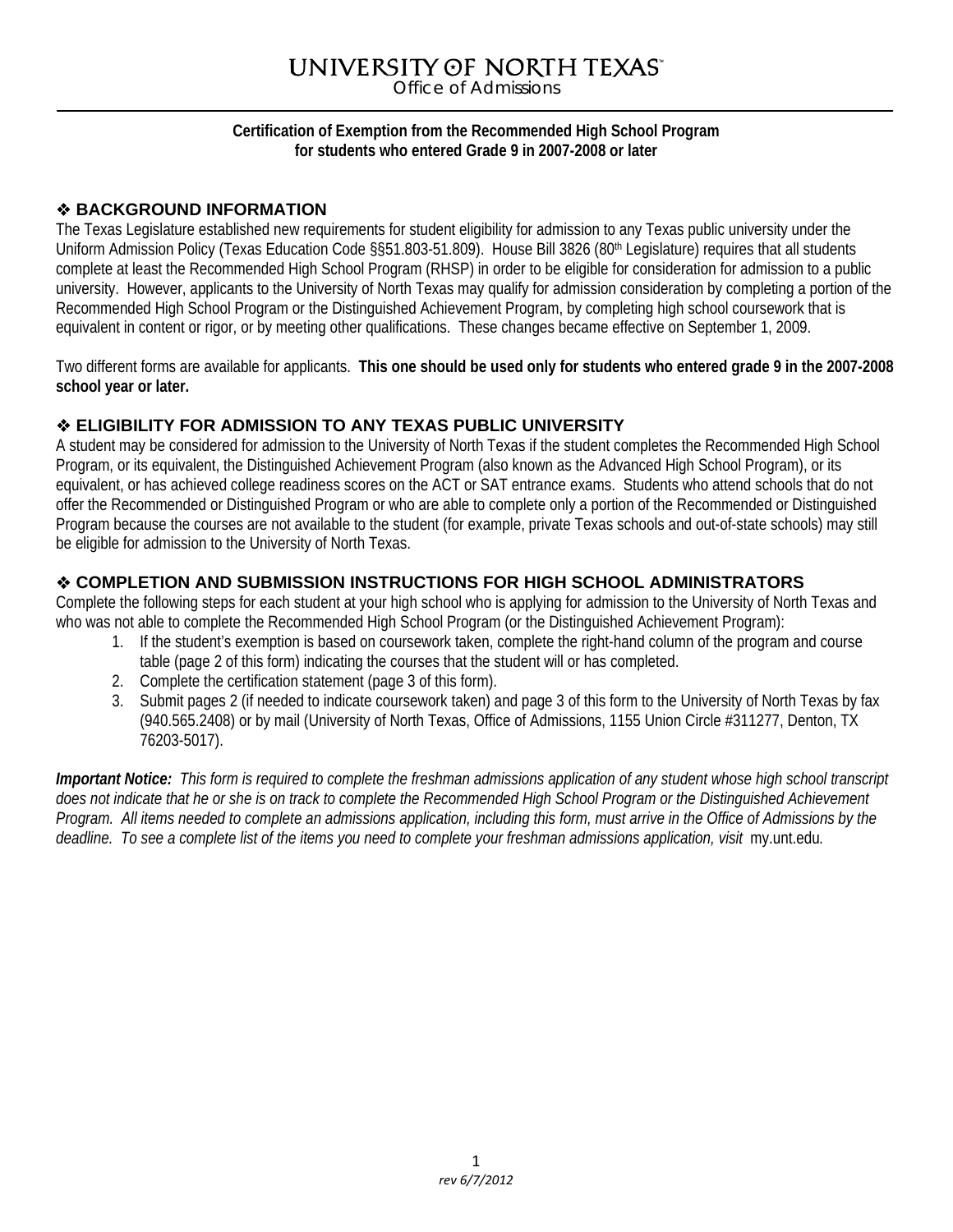#### **Student Name:** \_\_\_\_\_\_\_\_\_\_\_\_\_\_\_\_\_\_\_\_\_\_\_\_\_\_\_\_\_\_\_\_\_\_\_\_\_\_\_ **UNT ID:** \_\_\_\_\_\_\_\_\_\_\_\_\_\_\_\_\_\_\_\_\_\_\_\_\_\_\_

| Program of<br>Study                               | <b>Courses</b>                                                                                                                                                                                                                                                                                                                                                                                                                                                                                                                                                                                                                                                                                                                                                                                                                                                                                                                                                                            | Did the student<br>take the<br>equivalent of<br>these courses? |
|---------------------------------------------------|-------------------------------------------------------------------------------------------------------------------------------------------------------------------------------------------------------------------------------------------------------------------------------------------------------------------------------------------------------------------------------------------------------------------------------------------------------------------------------------------------------------------------------------------------------------------------------------------------------------------------------------------------------------------------------------------------------------------------------------------------------------------------------------------------------------------------------------------------------------------------------------------------------------------------------------------------------------------------------------------|----------------------------------------------------------------|
| English, Language<br>Arts, & Reading<br>4 credits | English I, II, III and IV<br>English I and II for Speakers of Other Languages (SOL) may be substituted for English I and II only for immigrant<br>students with limited English proficiency                                                                                                                                                                                                                                                                                                                                                                                                                                                                                                                                                                                                                                                                                                                                                                                               | $[ ]$ no<br>$[$ $]$ yes                                        |
| <b>Mathematics</b><br>4 credits                   | Required: Algebra I, II, & Geometry<br>The 4 <sup>th</sup> credit may be selected from the following: Mathematical Models with Applications *, Pre-calculus,<br>Independent Study in Mathematics, AP Statistics, AP Calculus AB, AP Calculus BC, IB Mathematical Studies, IB<br>Mathematics Standard Level, IB Mathematics Higher Level, IB Adv. Mathematical Standard Level, AP Computer<br>Science, concurrent enrollment in college courses                                                                                                                                                                                                                                                                                                                                                                                                                                                                                                                                            | $[ ]$ no<br>[ ] yes                                            |
| Science<br>4 credits                              | One course must be Biology, AP Biology, or IB Biology<br>Two courses from two of the following areas. Not more than one course may be chosen from each area to satisfy<br>this requirement:<br>IPC** (Integrated Physics and Chemistry) (Must be taken before the senior year of high school; cannot<br>(a)<br>be taken as the final year of science)<br>Chemistry, AP Chemistry, or IB Chemistry<br>(b)<br>Physics, AP Physics, IB Physics, or Principles of Technology I<br>(c)<br>The fourth year of science may be selected from the laboratory-based courses listed in Chapter 112 of the Texas<br>Administrative Code. These include Astronomy, Aquatic Science, Earth and Space Science, Environmental<br>Systems, AP Environmental Systems, IB Environmental Systems, Scientific Research and Design, Anatomy and<br>Physiology of Human Systems, Medical Microbiology and Pathophysiology, Principles of Technology II,<br>Engineering, concurrent enrollment in college courses | [ ] yes<br>$[ ]$ no                                            |
| <b>Social Studies</b><br>3 ½ credits              | World History Studies (one credit)<br>World Geography Studies (one credit)<br>US History Studies Since Reconstruction (one credit)<br>US Government (one-half credit)                                                                                                                                                                                                                                                                                                                                                                                                                                                                                                                                                                                                                                                                                                                                                                                                                     | $[ ]$ no<br>$[ ]$ yes                                          |
| Economics<br>1/ <sub>2</sub> credit               | Economics with emphasis on the free enterprise system and its benefits                                                                                                                                                                                                                                                                                                                                                                                                                                                                                                                                                                                                                                                                                                                                                                                                                                                                                                                    | [ ] yes<br>$[ ]$ no                                            |
| Physical Education<br>1 credit                    | The following may be substituted for the 5 physical education courses available: drill team, marching band,<br>cheerleading, ROTC, athletics, Dance I-IV, approved private programs, or certain career and technical education<br>courses. Currently, there is no limit on number of credits or substitutions allowed.***                                                                                                                                                                                                                                                                                                                                                                                                                                                                                                                                                                                                                                                                 | [ ] yes<br>$[ ]$ no                                            |
| Fine Arts<br>1 credit                             | Courses may be found in Chapter 117 of the Texas Administrative Code                                                                                                                                                                                                                                                                                                                                                                                                                                                                                                                                                                                                                                                                                                                                                                                                                                                                                                                      | $[ ]$ yes<br>$[ ]$ no                                          |
| Language Other<br>Than English<br>2 credits       | Must consist of Level I and Level II in the same language                                                                                                                                                                                                                                                                                                                                                                                                                                                                                                                                                                                                                                                                                                                                                                                                                                                                                                                                 | $[ ]$ no<br>$[ ]$ yes                                          |
| Speech<br>1/2 credit                              | Communication Applications required (may also count as an elective)****                                                                                                                                                                                                                                                                                                                                                                                                                                                                                                                                                                                                                                                                                                                                                                                                                                                                                                                   | $[ ]$ yes<br>$[ ]$ no                                          |
| Electives<br>6 credits<br>Total: 26 credits       | Communication Applications may be counted towards the six elective credits. Select courses from the list<br>approved by SBOE for grades 9-12 (relating to Essential Knowledge and Skills), state approved innovative<br>courses, JROTC (one to four credits), or Driver Education (one-half credit)                                                                                                                                                                                                                                                                                                                                                                                                                                                                                                                                                                                                                                                                                       | $[ ]$ no<br>[ ] yes                                            |
|                                                   |                                                                                                                                                                                                                                                                                                                                                                                                                                                                                                                                                                                                                                                                                                                                                                                                                                                                                                                                                                                           | yes<br>n <sub>0</sub>                                          |

## **Important notes:**

Courses marked as "AP" are Advanced Placement courses; those marked "IB" are International Baccalaureate courses.

\*For students who select Mathematical Models with Applications, Algebra II is their fourth or final course. The student may not take Mathematical models with Applications after taking Algebra II. The intent of the rule is for all students to have a rigorous math course in their senior year; however, students may continue to take mathematics courses at the middle school and receive high school credit.

\*\*Integrated Physics and Chemistry (IPC) may be taken until SY 2012-2013. When IPC is phased out, all students will select:

- one credit from Biology, AP Biology, or IB Biology;
- one credit from Chemistry, AP Chemistry, or IB Chemistry;
- one credit from Physics, AP Physics, or IB Physics, or Principles of Technology I; and
- a fourth credit from the courses listed in Chapter 112 of the Texas Administrative Code as approved for science credit.

\*\*\*Foundation of Physical Fitness is no longer required under the Recommended High School Program; however, it is still a requirement under the Distinguished Achievement Program.

\*\*\*\*Communication Applications is still required; however, it may be counted toward the 6 required elective credits as well in order to prevent the student from having to complete more than 26 credits.